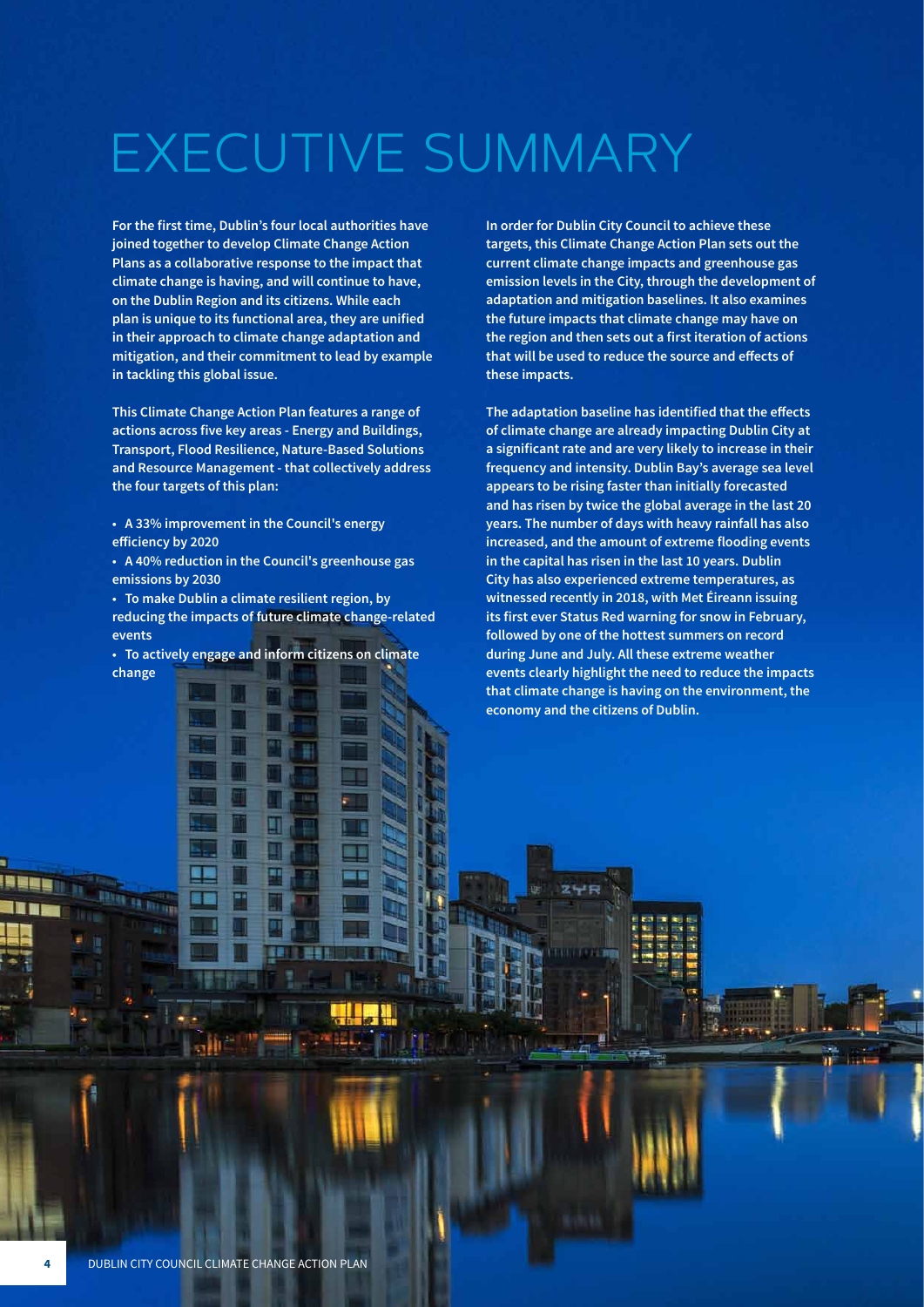**The mitigation baseline calculates the greenhouse gas emissions for the Council's own activities and also for the entire City (including a breakdown of the residential, transport and commercial sectors). It found that Dublin City Council produced just under 40,370 tonnes of CO₂ in 2017 and has reduced its emissions by 24% in the last 10 years. In addition, the Council has improved its energy efficiency by 29.8% and is currently on track to meet its 33% energy efficiency target by 2020.** 

**The actions in this plan have been gathered to close the gap between the current baselines and the stated targets, and will be regularly updated and added to on the Dublin Climate Change platform (www. dublinclimatechange.ie). These actions have many co-benefits, such as improved health through cleaner air and active travel, a better environment through habitat protection, and a stronger economy from new markets and job opportunities.**

**However, given that the Council's buildings, operations and social housing account for less than 5% of the total emissions in Dublin City, it highlights the need to tackle the remaining 95% of emissions produced citywide. In recognising this challenge, Dublin City Council will work with key stakeholders to influence and support carbon reduction initiatives across the City's transport, commercial and residential sectors.**

**In addition, as public awareness is key to tackling both climate adaptation and mitigation, Dublin City Council commits through this plan to address the current knowledge-gap and will encourage citizens to act on climate change through a range of awareness and behavioural change actions.**

**This Climate Change Action Plan has been developed by the Dublin energy agency Codema on behalf of Dublin City Council, following an extensive process of research, policy analysis, one-to-one meetings and workshops with staff and regional working groups. It follows on from the publication of A Strategy towards Climate Change Action Plans for the Dublin Local Authorities, which was published in January 2017.** 

**The actions in this plan will be continually monitored and updated by a dedicated climate action team working across all Council Departments. They will be assisted by the newly established Dublin Metropolitan Climate Action Regional Office, which will ensure that the overall plan is fully updated every five years to reflect latest policy, technology and climate-related impacts. The new office will work with Codema, as technical support and research partner, to ensure that the plans continue to be informed by international best practice and regional research institutions.**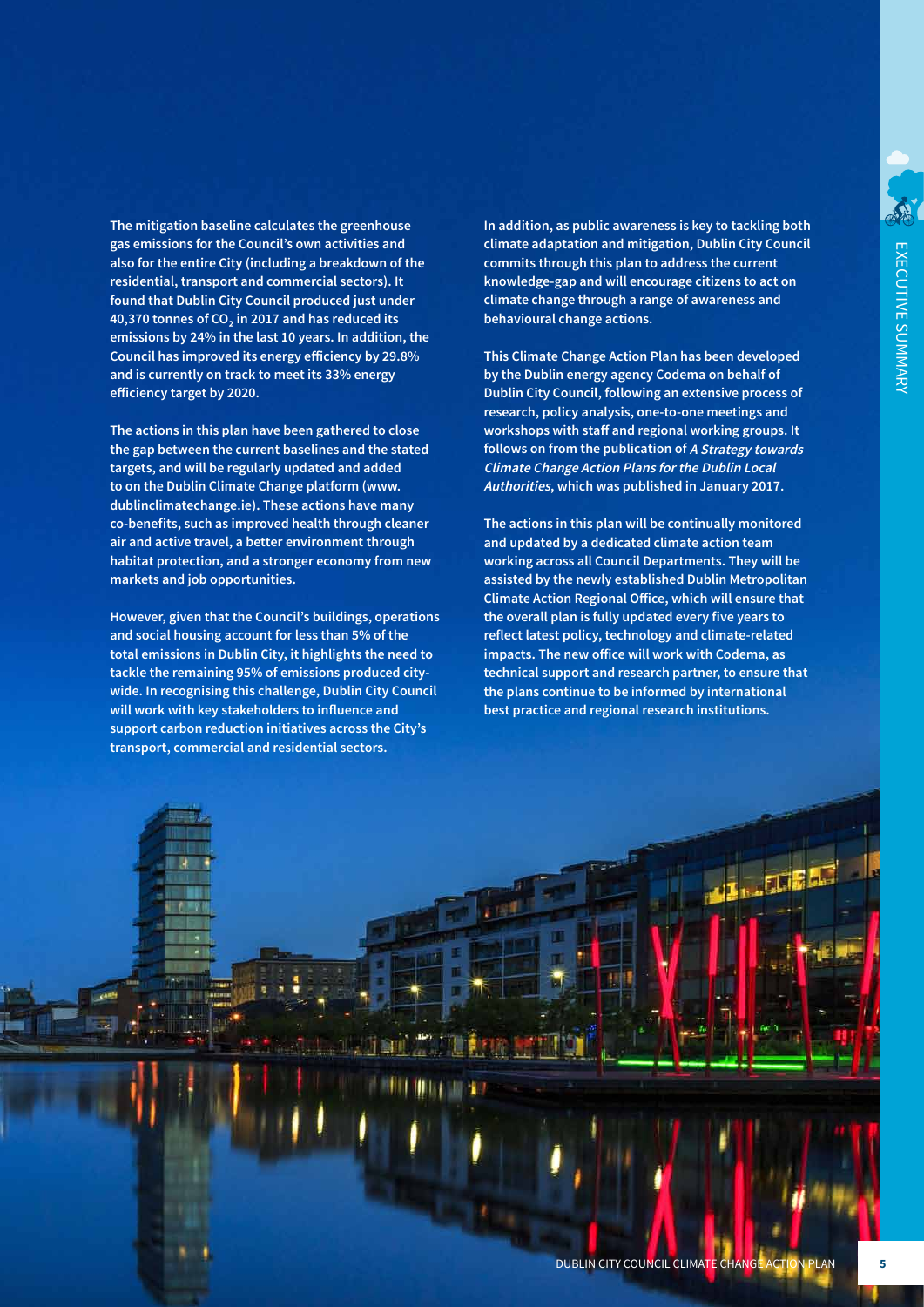### **ABOUT THE PLAN**



Dublin City Council's Climate Change Action Plan sets out how the Council will improve energy efficiency and reduce greenhouse gas emissions in its own buildings and operations, while making Dublin a more climate-resilient City with engaged and informed citizens. This will be achieved by a range of ongoing and planned actions in five key areas, which will be continuously monitored, evaluated and updated to 2030 and beyond.

#### **KEY TARGETS**